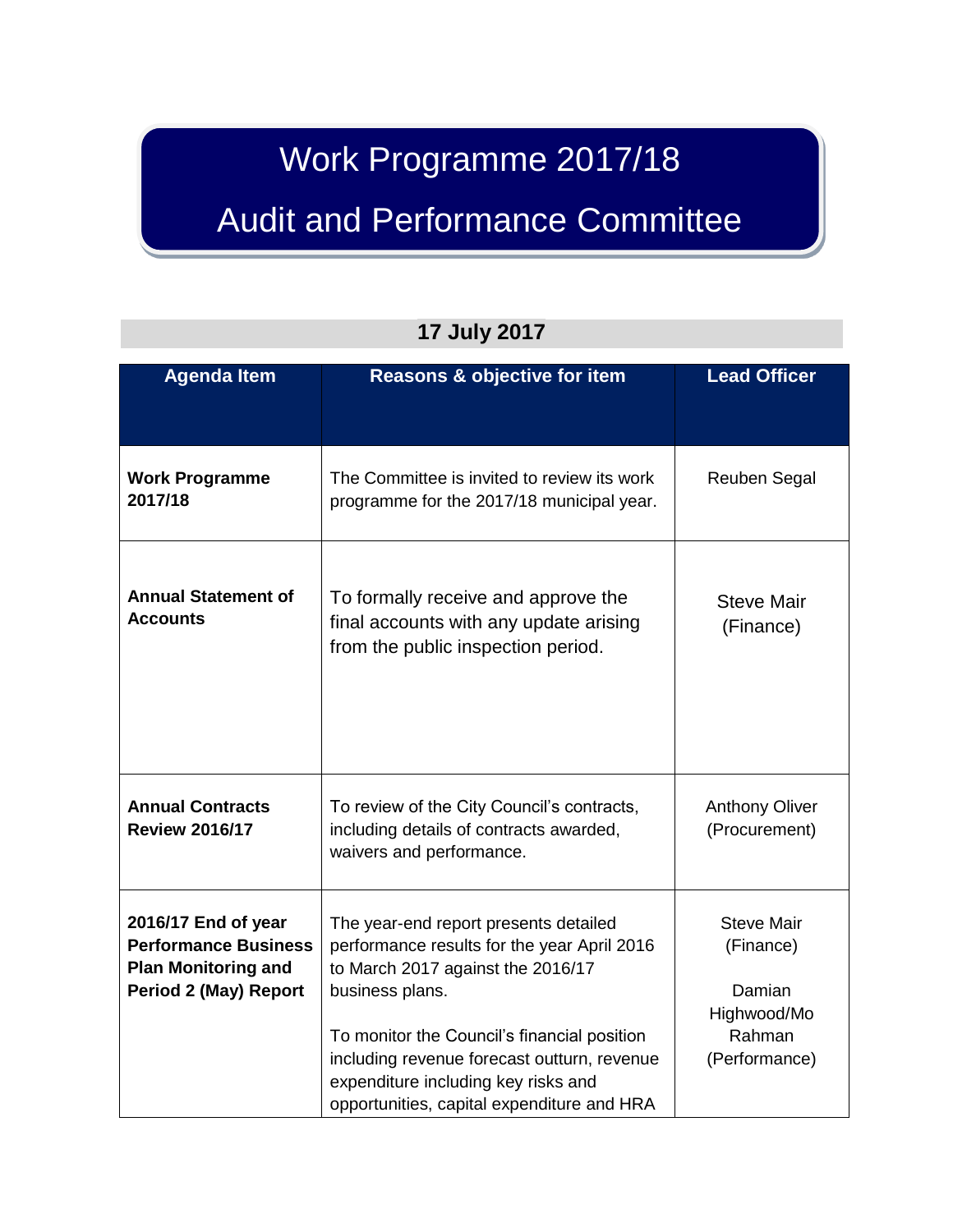|                                                                                       | revenue and capital expenditure and<br>reserves.                                                                                                                                                                                                                                                                                |                                                                 |
|---------------------------------------------------------------------------------------|---------------------------------------------------------------------------------------------------------------------------------------------------------------------------------------------------------------------------------------------------------------------------------------------------------------------------------|-----------------------------------------------------------------|
| <b>Capital Programme</b><br><b>Delivery Review</b>                                    | To consider key solutions to address<br>concerns regarding delays in the delivery of<br>key capital projects including how the<br>capacity and capability of the organisation<br>to deliver capital programmes can be<br>enhanced. To receive an overview of the<br>implementation of the new approach across<br>3 or 4 schemes | <b>Steve Mair</b><br>(Finance)                                  |
| <b>Discretionary</b><br><b>Housing Payment</b><br>(DHP) Delegated<br><b>Decisions</b> | To receive an overview of DHP<br>applications received and determined at<br>officer level in the last 12 months<br>including amounts awarded as well as<br>information on procedures and<br>verification processes.                                                                                                             | Gwynn Thomas<br><b>Senior Benefits</b><br><b>Policy Officer</b> |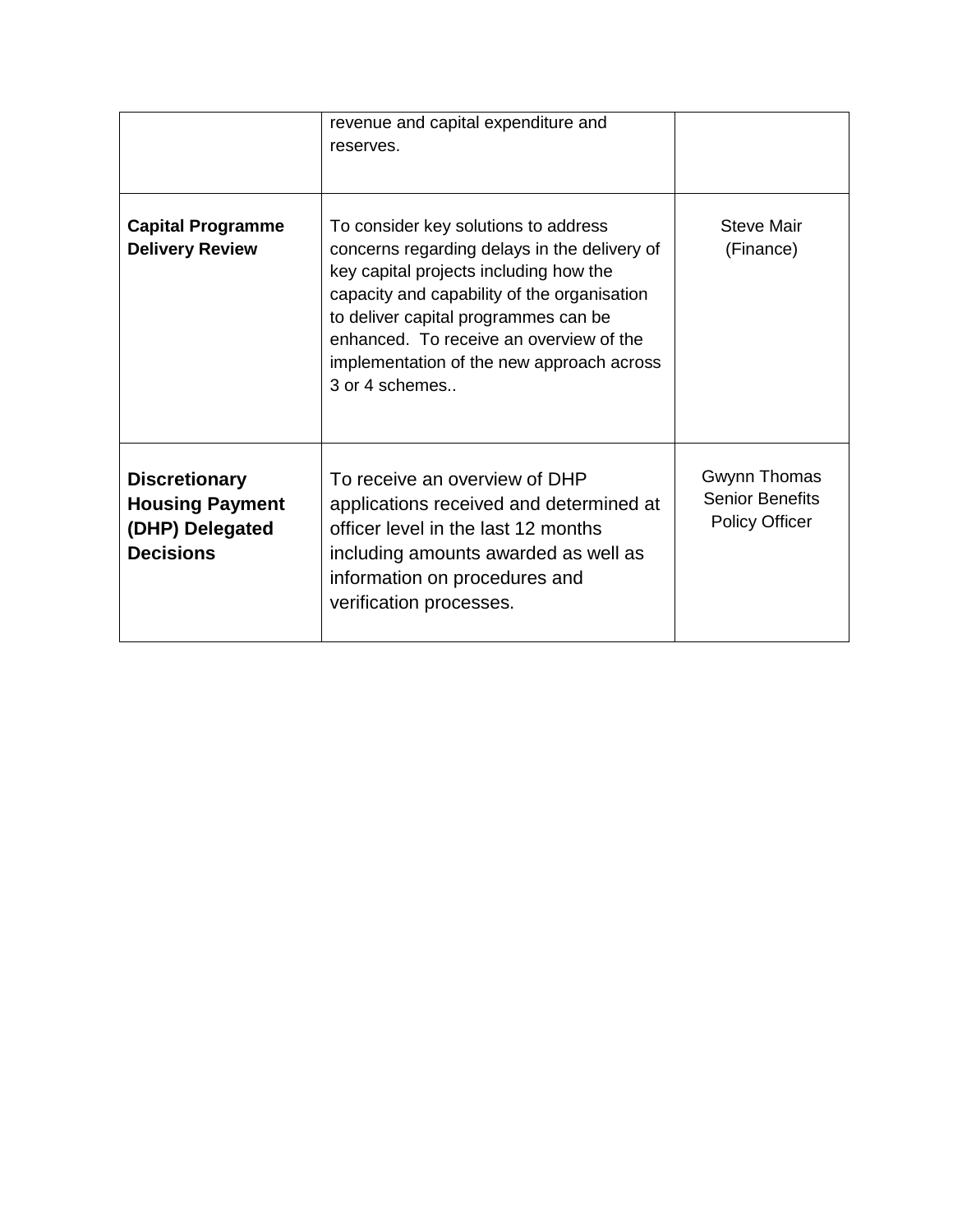| 18 September 2017                                                                              |                                                                                                                                                                                                                                     |                                                               |  |
|------------------------------------------------------------------------------------------------|-------------------------------------------------------------------------------------------------------------------------------------------------------------------------------------------------------------------------------------|---------------------------------------------------------------|--|
| <b>Agenda Item</b>                                                                             | <b>Reasons &amp; objective for item</b>                                                                                                                                                                                             | <b>Lead Officer</b>                                           |  |
| <b>Work Programme</b><br>2017/18                                                               | The Committee is invited to review its work<br>programme for the 2017/18 municipal year.                                                                                                                                            | Reuben Segal                                                  |  |
| <b>Finance &amp;</b><br><b>Performance Business</b><br><b>Plan Monitoring</b><br><b>Report</b> | To monitor the Council's financial position<br>including revenue forecast outturn, revenue<br>expenditure including key risks and<br>opportunities, capital expenditure and HRA<br>revenue and capital expenditure and<br>reserves. | <b>Steven Mair</b><br>(Finance)<br>Mo Rahman<br>(Performance) |  |
|                                                                                                | To monitor Quarter 1 performance results<br>against the 2017/18 business plans                                                                                                                                                      |                                                               |  |
| <b>Internal Audit</b><br><b>Monitoring Reports</b>                                             | To oversee and monitor the success of the<br>Audit Service in planning and delivering<br>outcomes and establishing an effective and<br>robust internal control framework.                                                           | David Hughes<br>(Internal Audit)                              |  |
| <b>Commercial Revenue</b><br><b>Performance</b>                                                | To consider the performance and outcomes<br>as well as future targets of corporate<br>commercial revenue performance. To<br>examine the risks and mitigations<br>associated with achieving these objectives.                        | <b>Steve Mair</b><br>(Finance)                                |  |
| <b>General Fund</b><br><b>Reserves Policy</b>                                                  | To consider how the aim to build up further<br>general fund reserves over the next 5 years<br>can be delivered and the risks for achieving<br>this together with mitigation measures.                                               | <b>Steve Mair</b><br>(Finance)                                |  |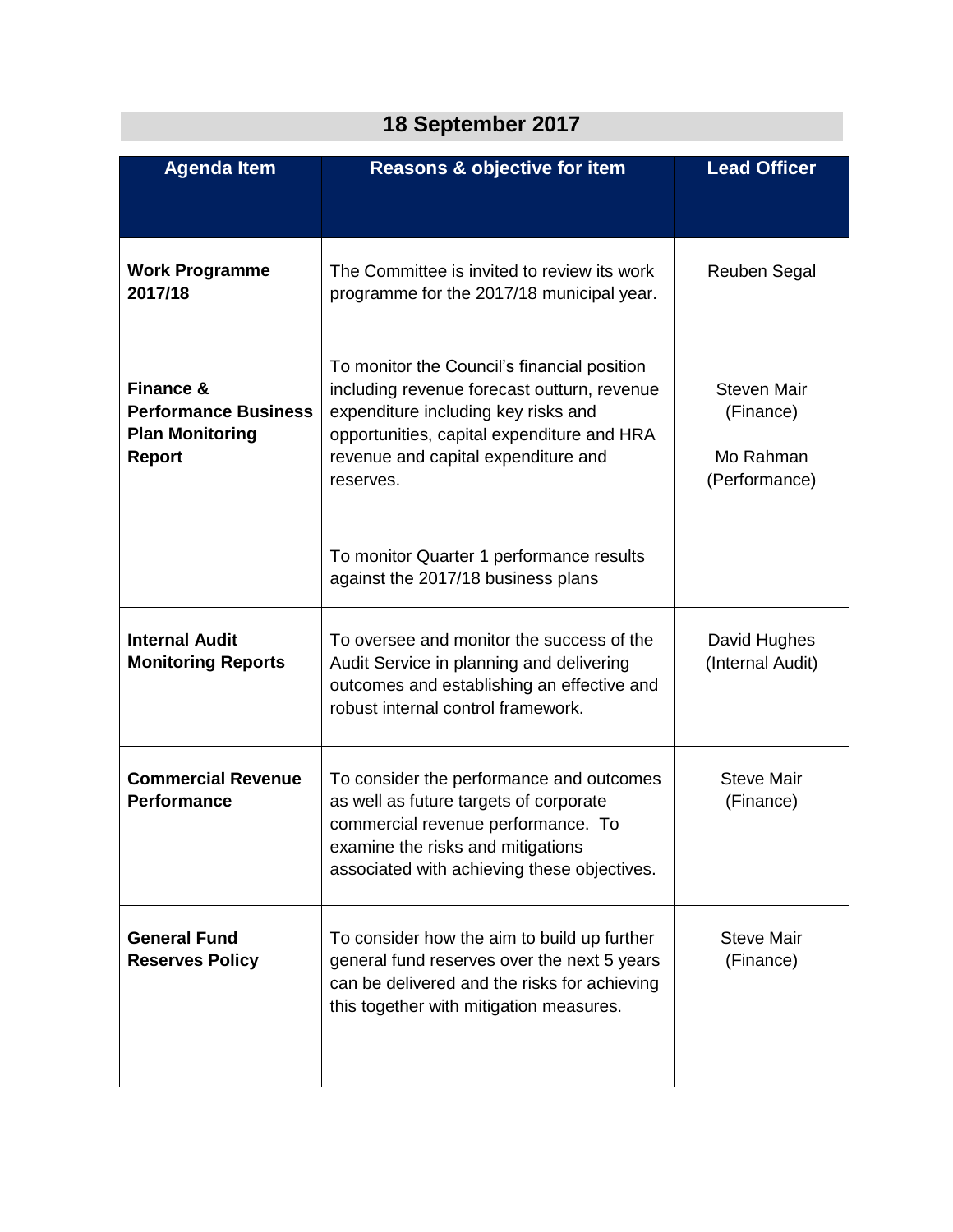| ZJ NOVEIIIDEI ZUTT                                                                             |                                                                                                                                                                                                                                                                                                                       |                                                                                |
|------------------------------------------------------------------------------------------------|-----------------------------------------------------------------------------------------------------------------------------------------------------------------------------------------------------------------------------------------------------------------------------------------------------------------------|--------------------------------------------------------------------------------|
| <b>Agenda Item</b>                                                                             | Reasons & objective for item                                                                                                                                                                                                                                                                                          | <b>Lead Officer</b>                                                            |
| <b>Work Programme</b><br>2017/18                                                               | The Committee is invited to review its work<br>programme for the 2017/18 municipal year.                                                                                                                                                                                                                              | Reuben Segal                                                                   |
| <b>Grant Thornton</b><br><b>Annual Audit Letter</b><br>2016/17                                 | To consider Grant Thornton's assessment<br>of the Council's financial statements and its<br>arrangements to secure value for money in<br>its use of resources.                                                                                                                                                        | Paul Jacklin<br><b>Paul Dossett</b><br>(Grant Thornton)                        |
| <b>Progress and Update</b><br>on 2017-2018 Audit                                               | To consider an update on the 2017 - 2018<br>Audit and key information on accounting<br>changes and emerging issues for local<br>government                                                                                                                                                                            | Paul Jacklin<br><b>Paul Dossett</b><br>(Grant Thornton)                        |
| <b>Corporate Complaints</b><br>2016/17                                                         | To report on the volume and details of<br>complaints received by the Council and<br>CityWest Homes in 2016/17.                                                                                                                                                                                                        | Sue Howell<br>(Complaints)                                                     |
| <b>Finance &amp;</b><br><b>Performance Business</b><br><b>Plan Monitoring</b><br><b>Report</b> | To monitor the Council's financial position<br>including revenue forecast outturn, revenue<br>expenditure including key risks and<br>opportunities, capital expenditure and HRA<br>revenue and capital expenditure and<br>reserves.<br>To monitor Quarter 2 performance results<br>against the 2017/18 business plans | <b>Steven Mair</b><br>(Finance)<br>Graeme Gordon/Mo<br>Rahman<br>(Performance) |
| <b>Tri-Borough to Bi-</b><br><b>Borough Governance</b><br>and Assurance                        | To review the Tri-Borough to Bi-Borough<br>transition arrangements including key<br>opportunities and risks and performance<br>monitoring but also issues such as                                                                                                                                                     | Siobhan Coldwell<br>(Chief of Staff)                                           |

### **23 November 2017**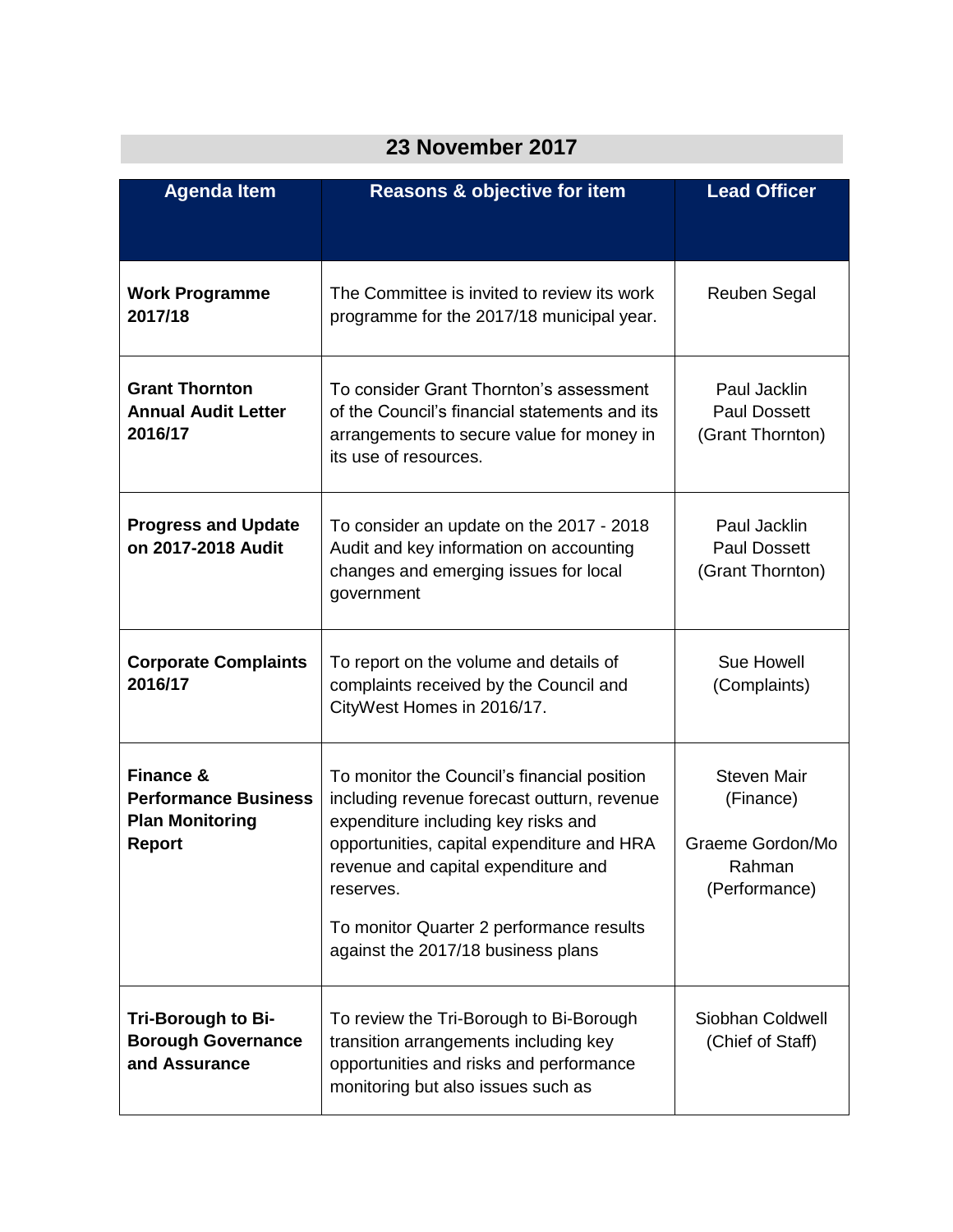|                                                              | contractual changes moving to the new<br>arrangements                                                                                                                     |                                        |
|--------------------------------------------------------------|---------------------------------------------------------------------------------------------------------------------------------------------------------------------------|----------------------------------------|
| <b>Internal Audit</b><br><b>Monitoring Report</b>            | To oversee and monitor the success of the<br>Audit Service in planning and delivering<br>outcomes and establishing an effective and<br>robust internal control framework. | David Hughes<br>(Internal Audit)       |
| <b>Mid-Year Counter</b><br><b>Fraud Monitoring</b><br>Report | To oversee and monitor the success of the<br><b>Counter Fraud Service</b>                                                                                                 | Andy Hyatt<br>(Anti-Fraud)             |
| <b>Update on MSP</b>                                         | To consider the performance and<br>transitional arrangements of the Managed<br>Services Programme                                                                         | John Quinn<br>(Corporate)<br>Services) |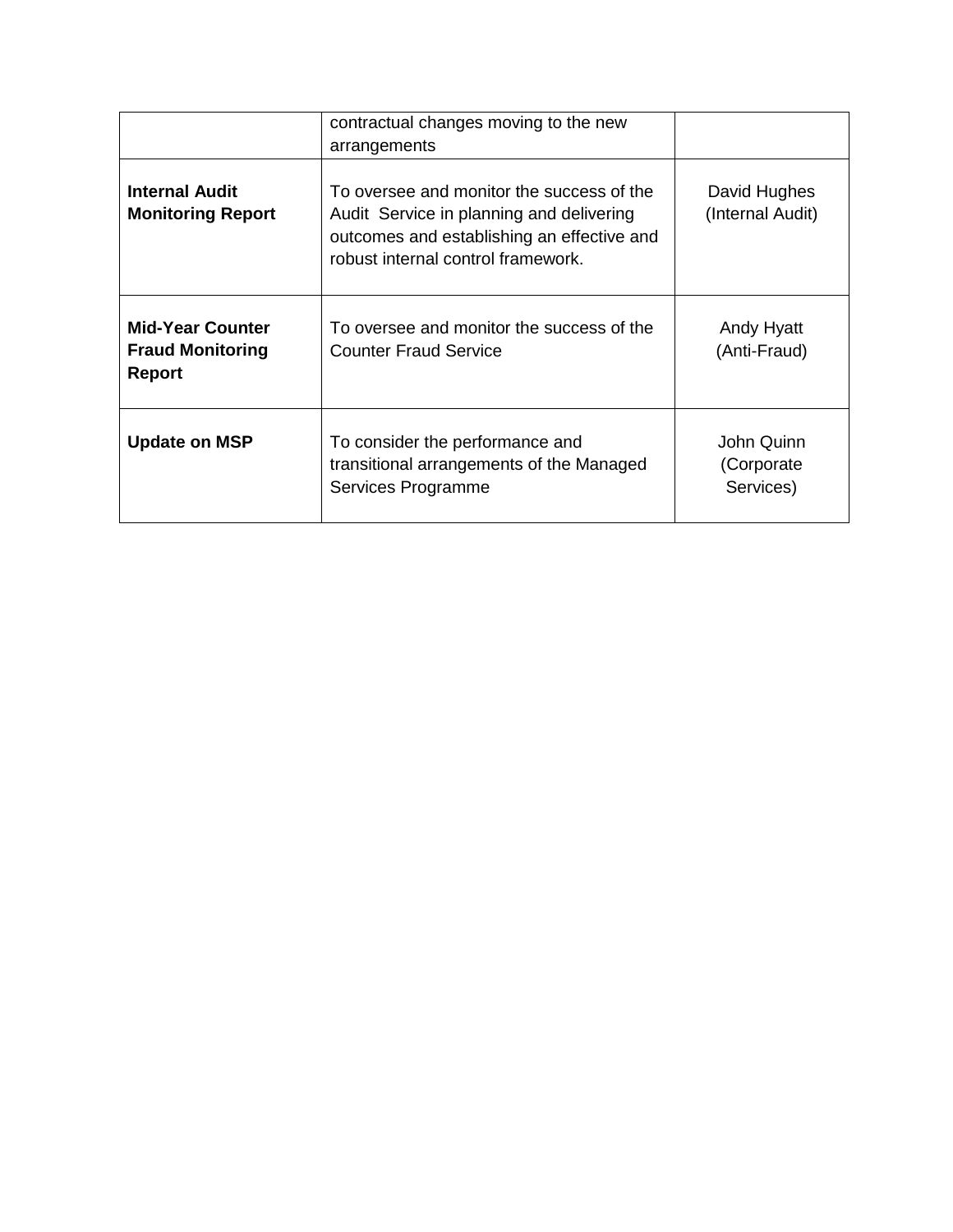| 1 February 2017                                                                                                |                                                                                                                                                                                                                                                      |                                                         |
|----------------------------------------------------------------------------------------------------------------|------------------------------------------------------------------------------------------------------------------------------------------------------------------------------------------------------------------------------------------------------|---------------------------------------------------------|
| <b>Agenda Item</b>                                                                                             | <b>Reasons &amp; objective for item</b>                                                                                                                                                                                                              | <b>Lead Officer</b>                                     |
| <b>Work Programme</b><br>2017/18                                                                               | The Committee is invited to review its work<br>programme for the 2017/18 municipal year.                                                                                                                                                             | Reuben Segal                                            |
| <b>Grant Thornton</b><br><b>Certification of Claims</b><br>and Returns Annual<br><b>Report (Audit 2016/17)</b> | To report the findings from the certification<br>of 2016/17 claims and the messages arising<br>from the assessment of the Council's<br>arrangements for preparing claims and<br>returns and information on claims that were<br>amended or qualified. | Paul Jacklin<br><b>Paul Dossett</b><br>(Grant Thornton) |
| <b>Grant Thornton</b><br><b>Annual Audit</b><br>Plan 2017/18                                                   | To set out the audit work that Grant<br>Thornton proposes to undertake for the<br>audit of the financial statements and the<br>value for money (VFM) conclusion 2017/18.                                                                             | Paul Jacklin<br><b>Paul Dossett</b><br>(Grant Thornton) |
| <b>Maintaining High</b><br><b>Ethical Standards at</b><br>the City Council                                     | To maintain an overview of the<br>arrangements in place for maintaining high<br>ethical standards throughout the Authority                                                                                                                           | <b>Tasnim Shawkat</b><br>(Monitoring Officer)           |
| <b>Internal Audit</b><br><b>Monitoring Report</b>                                                              | To oversee and monitor the success of the<br>Audit Service in planning and delivering<br>outcomes and establishing an effective and<br>robust internal control framework.                                                                            | David Hughes<br>(Internal Audit)                        |
| <b>Internal Audit Plan</b><br>2018/19                                                                          | To review and comment on the draft audit<br>plan for 2018/19                                                                                                                                                                                         | David Hughes<br>(Internal Audit)                        |
| <b>Update on Cyber</b><br><b>Security</b>                                                                      | To monitor the mitigation measures to<br>protect the Council from the risk of<br>cybercrime.                                                                                                                                                         | <b>Ben Goward</b><br>(ICT)                              |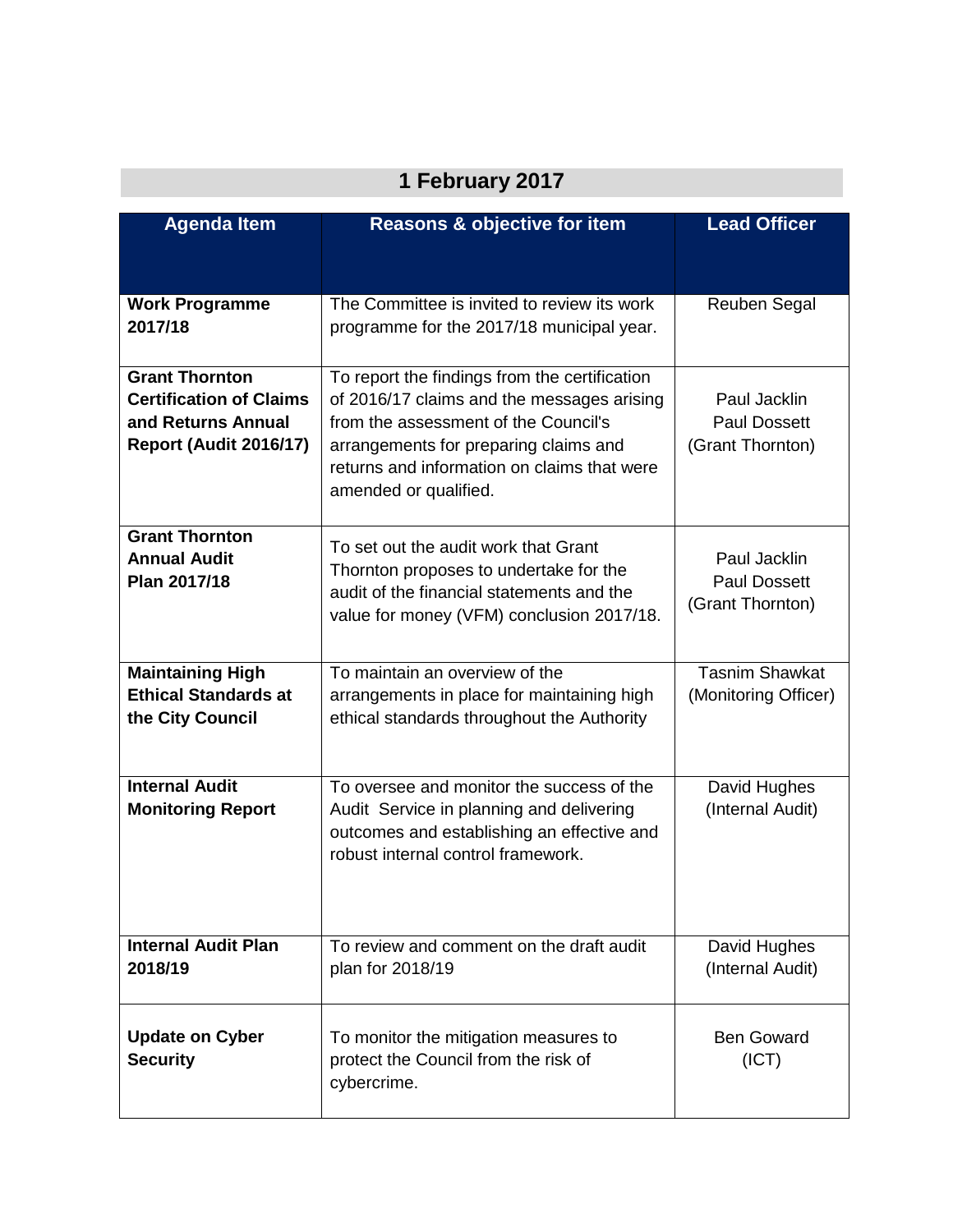### **23 April 2017**

| <b>Agenda Item</b>                                                                                           | <b>Reasons &amp; objective for item</b>                                                                                                                                                                                                                                                                               | <b>Lead Officer</b>                                                            |
|--------------------------------------------------------------------------------------------------------------|-----------------------------------------------------------------------------------------------------------------------------------------------------------------------------------------------------------------------------------------------------------------------------------------------------------------------|--------------------------------------------------------------------------------|
|                                                                                                              |                                                                                                                                                                                                                                                                                                                       |                                                                                |
| <b>Draft Annual</b><br><b>Statement of</b><br><b>Accounts and Outturn</b><br>2017/18                         | To review the draft 2017-18 Annual<br>Statement of Accounts and outturn.                                                                                                                                                                                                                                              | <b>Steve Mair</b><br>(Finance)                                                 |
| <b>Draft Audit Findings</b><br><b>Report 2017/18</b>                                                         | To review the reports from the Council's<br>external auditors on the key findings arising<br>from their audit of the councils 2017-18<br>financial statements (Council and Pension<br>Fund)                                                                                                                           | <b>Paul Dossett</b><br>Paul Jacklin<br>(Grant Thornton)                        |
| <b>Finance &amp;</b><br><b>Performance Business</b><br><b>Plan Monitoring</b><br><b>Report</b>               | To monitor the Council's financial position<br>including revenue forecast outturn, revenue<br>expenditure including key risks and<br>opportunities, capital expenditure and HRA<br>revenue and capital expenditure and<br>reserves.<br>To monitor Quarter 3 performance results<br>against the 2017/18 business plans | <b>Steven Mair</b><br>(Finance)<br>Graeme Gordon/Mo<br>Rahman<br>(Performance) |
| <b>Update on the</b><br><b>Performance of the</b><br><b>Home Care Service</b><br>contracts in<br>Westminster | To consider a report on the governance<br>arrangements including performance<br>monitoring of commissioned Homecare<br>Service in Westminster.                                                                                                                                                                        | <b>Bernie Flaherty</b><br>(Adults)                                             |